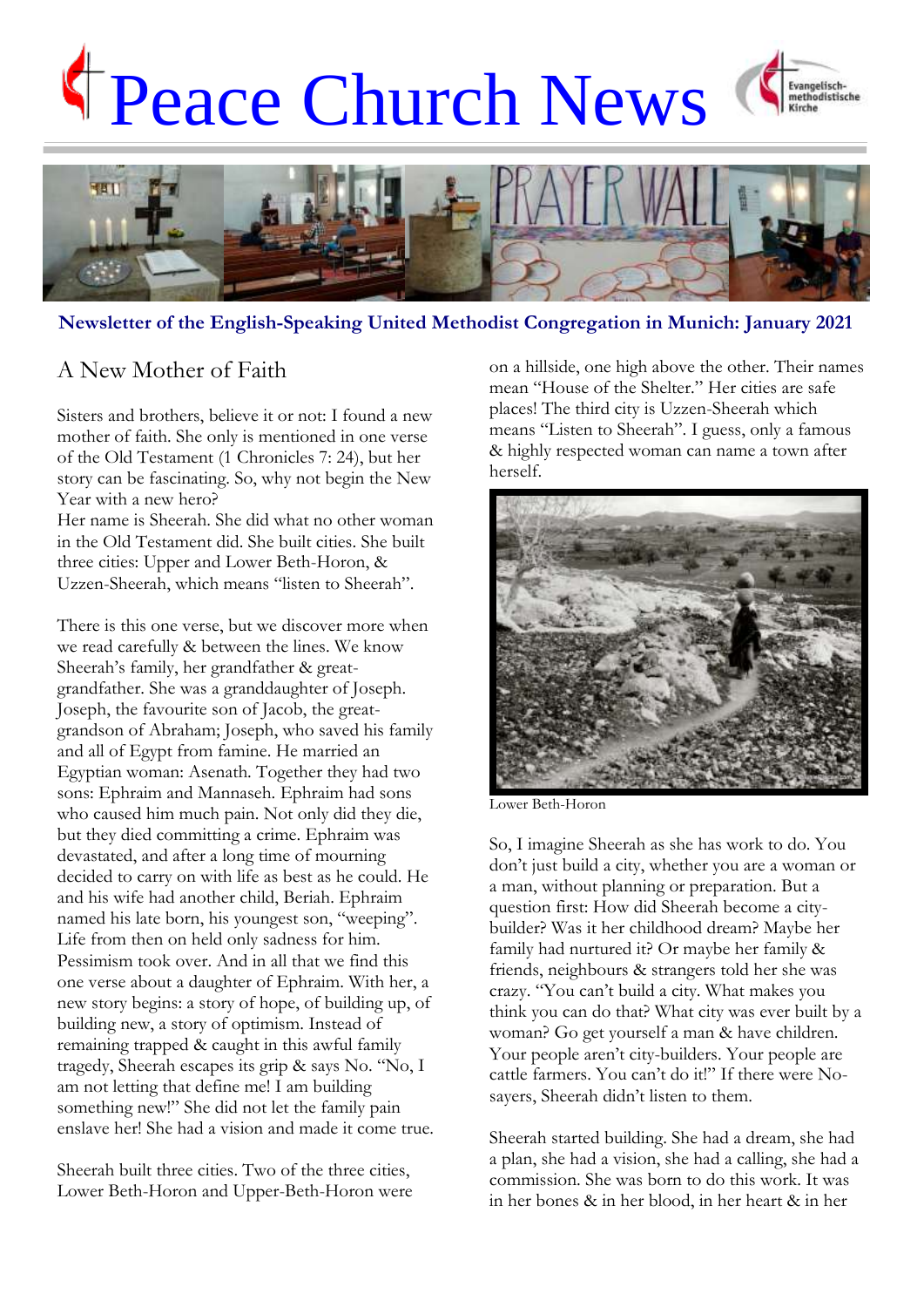hands. And it didn't matter if nobody else understood. It didn't matter what other women or men were saying. Somehow, she learned to design & build cities. She chose the sites for her cities, taking into account water & other natural resources with an eye to defence. Maybe she had to go back to the drawing board over & over again. It can be hard to give shape to your ideas. I imagine Sheerah not giving up when it got hard. She had to hire & supervise contractors & subcontractors. She had to manage her workforce. She couldn't be everywhere on the building sites, so she had to appoint others to share in the responsibility. Since it was in ancient Israel, it may have mattered to some folk that the chief architect & project manager was a woman. But God has been using women to build, lead and change the world so often.



Beth-Horon

Sheerah built her cities not alone. She needed a whole community to get the work done. Her dream wasn't hers alone. Others had to be inspired through it & impressed with it. It takes loads of people to raise a city, to clear the land, to quarry the stone, to transport the building materials. There had to be others who could see the vision, who trusted the woman with the plan. I don't imagine that Sheerah stood around giving orders all the time. I see her tying up her hair, rolling up her sleeves & doing the work with her own hands. When you are giving birth to a vision, when you are making your own dreams come true, when you are doing what God called you to do, you don't mind getting a little dirty, you don't mind putting in the hard work & long hours.

Sheerah had to build her city in the right order. She couldn't start with the wallpaper & the flower arrangements. She had to start in the dirt, had to lay her foundation, had to build her walls. Those walls had to hold. They were still at war with some of the

surrounding nations. The place had to be safe. Maybe she built her own house first; maybe one for her parents, one for her brother' family, houses for her workers & other folk. When she finished building her first city, Sheerah didn't retire. She built two more. Maybe she never married or gave birth. Maybe she preferred to became the mother of cities. Her name lives on in the Bible through her cities, the work of her hands.

The Bible tells us of two of Sheerah's cities involved in fighting and war. And when it had come to the worst God stood up and fought for them. We read in the book of Joshua how full of violence & war the old times in Israel were. A battle here, a murder there, a conquest one day, a defeat the next. Nothing was ever stable or safe. (Jos 10). And in this instability and mess we find a note that God stepped in & fought for his people. This is of course an image of God that we do not favour today. My God is no warrior, my God is love, nothing else but love. I am infused by this love, I am surrounded by it, carried through by it and live in it. God's love is my universe. That helps me believe, especially after the chaos of 2020 and at the beginning of 2021.

But the old Israelites needed something else. They needed a fighter at their side who gave them courage & strength. They needed those stories of a mighty warrior God and all the battles they fought with him victoriously because in real life they were almost always the losers. Research proves that the stories in Joshua have no historical evidence. Jericho was never taken by the Israelites. They simply moved in with the people who were already there & mixed with them and lived with them. In their storytelling however they needed the power and the victories to give them identity and strength. It is the storytelling of a people that was constantly conquered and oppressed. A plaything of the mighty nations surrounding them. The Israelites were dreaming of greatness and a God who fought for them.

But back to the story: It also has this image of a God who listens. God listened to Sheerah, to her hopes and prayers for her cities and the people in them. When Sheerah's cities were in trouble, God came to rescue. God saved Sheerah's work. And today, more than 3000 years after Sheerah built her cities, the remains of Upper Beth-Horon and Lower Beth-Horon are still visible in Palestine.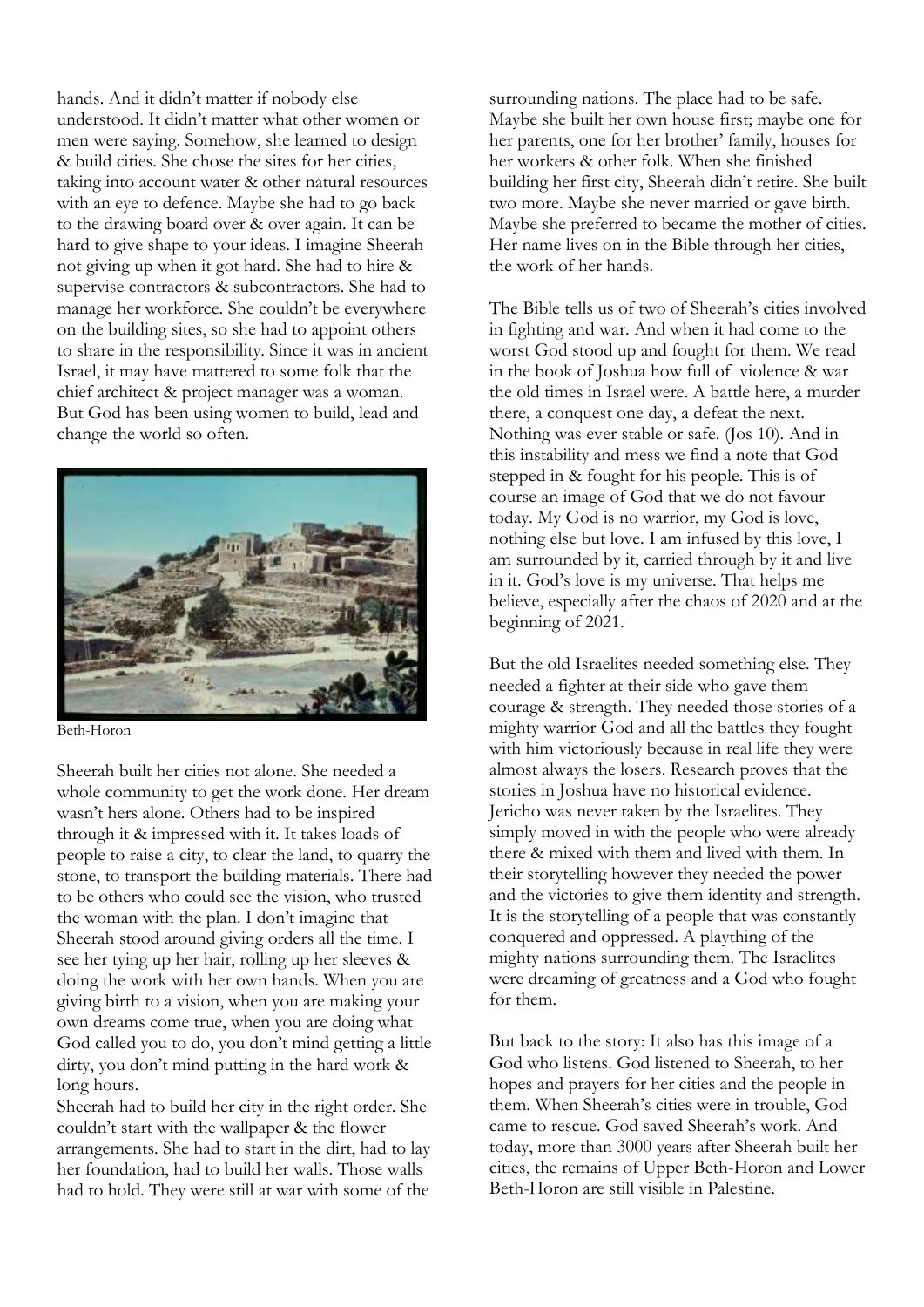Let us take Sheerah's story as an image of our lives. What dreams do we have? What unusual and nonorthodox ideas and visions do we have? What are we building? What are we building for God? What are we building for our community? What are we building for those who come after us? What legacy will we leave behind for the people of God to build on? And how are we building? Do we have a plan?

Whatever plan or vision you have, build on your foundation. Build your city. Raise the walls; let the towers touch the skies. Fill it with your folk: family and friends, neighbours and strangers. And when your city comes into danger God will stay with you and strengthen your hands to repair and build again. God will stay with you, listen to you and help you survive and carry on.

With this text Sheerah's story comes out from oblivion into new life. Let's remember it and write our own stories. May they not be hidden and forgotten. May we too, as Sheerah was, be women and men of faith who lead the way, as we dream of a better year 2021. Let us build the world as God intended it to be. Wishing you tons of energy and strength for this.

Yours, Pastor Christine.

## Glimpses from the Peace Church Life in December… By Pastor Christine

On the 1st Sunday in Advent, a group of Peace Church friends met in the church to produce the Peace Church Christmas and New Year's Eve videos. We had intended to do both films in one afternoon. But we did not manage it. After the Christmas video message was done, we were kind of "done" too, and decided to film again the next Sundays. So, on 6 December another film project took place. Both videos are beautiful. A big thank you to all who helped making them! The biggest thank you of course goes to Izzy who put the film material together and helped it become the final version.

In Advent the noon time and the evening services had a different liturgy. We chose Advent texts and songs and enjoyed them very much on the first two Advent Sunday. After this singing was not permitted anymore, and we had to live with the music alone. On one occasion kids and adults

moved through the church and danced to the music – all wearing masks of course. We lit many more candles than we otherwise do, because it gave us something festive and joyful to do – almost a bit like a sacrament.

A fantastic Advent- and Christmas Liturgy Book had been put together by Kat Wagner and Pastor Christine. Many families reported to us how much they loved using it in their homes.

Another much loved project was the PeaceCast. One little meditation or prayer or cookie recipe or musical contribution or thoughts on the day… They were published every day from 1 to 25 December. The idea was to have something a bit like and Advent Calendar: a treat every day. The idea had come up in the Council on Ministries. Nico and Izzy made it come true.

The Homework Club was kept going as long as we possibly could. Since it offers support with the students' schoolwork, we were still allowed to meet in December. With strict rules of course, with masks covering our faces, and with fresh air every 40 minutes even though on some Fridays it was bitterly cold outside. We are very grateful to the young people who are teaching the students, and of course to Cathy Williams who "spoils" us with the most delicious lunch bags. She packed a bag for every student, things homemade and individually packed, so we could all sit with 1,50 metres distance to each other and enjoy lunch. We are not sure how we will be able to continue after the school holidays. We promise to let the students know and to find ways of supporting them even when we cannot meet in person.

The Thursday Evening Bible Study for Women has begun meeting online, too. It feels strange, but it is certainly better than waiting with our reading of Catherine Keller's interesting and challenging book "On the Mystery" until the Covid-19 pandemic is over.

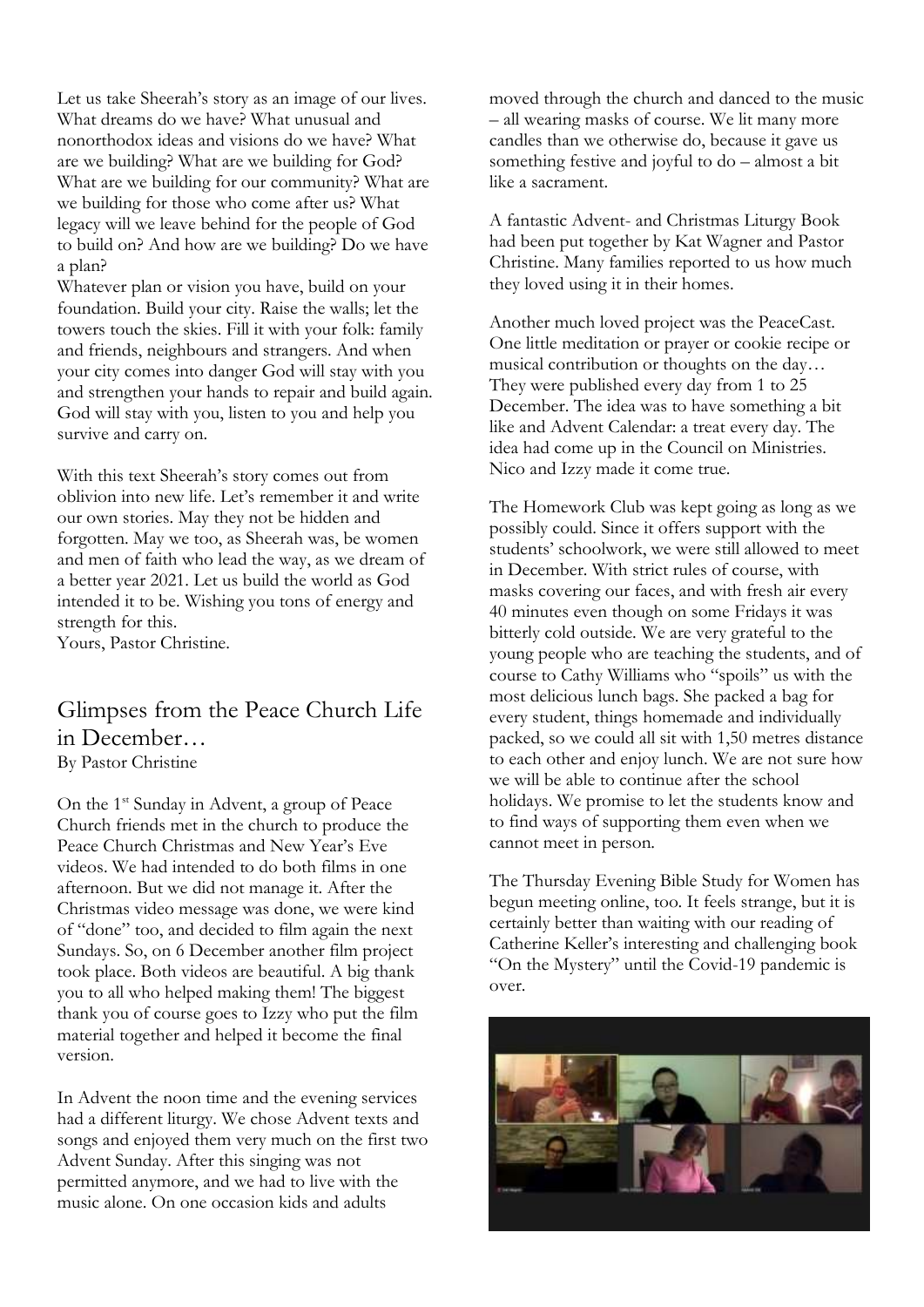We all felt sad that in December there was no way of meeting with church kids and doing the fun Advent stuff like baking and producing little Christmassy crafts. We so hope that in the course of this year we will be able to offer more projects for kids and youth.

Confirmation Class is a teaching program with a book. Pastor Christine sends out worksheets from the individual chapters of "Manna and Mercy". The kids fill in their answers and send the sheets back to Christine. She corrects them and gives them to the kids to keep in a folder. We are hoping to have a confirmation service at the end of spring 2021.

The Sunday evening services, and the online prayer meeting took a break over Christmas. Both restart on / after 10 January.

Before the second lockdown we had a careful church coffee in the church yard. We are so glad we did this on 29 November as a kind of Advent treat, because a week later anything like that wasn't possible anymore.

We had reserved a Sunday in December as a **Nativity Sunday** of some kind. Since in November it seemed wise to do as many events as possible outdoors, Christine had the idea of nativity stations in the park next to the church. When it came nearer to the date, we realized that by then we had the ban on going out. As people were only allowed to be out of their home for serious reasons, a fun thing in the park did not seem appropriate anymore. We took what we had planned indoors, had no singing but only music, and enjoyed a very makeshift nativity play. By the end of the four nativity stations each child had a little Nativity Story-Telling Sack filled with an angel, a baby Jesus, a piece of cloth, a bit of wool, and a star. All were in a little silk bag with a story sheet. The idea was that the kids would take the little sack home, unpack it any time and retell the story of the Christ birth as often as they wanted to.







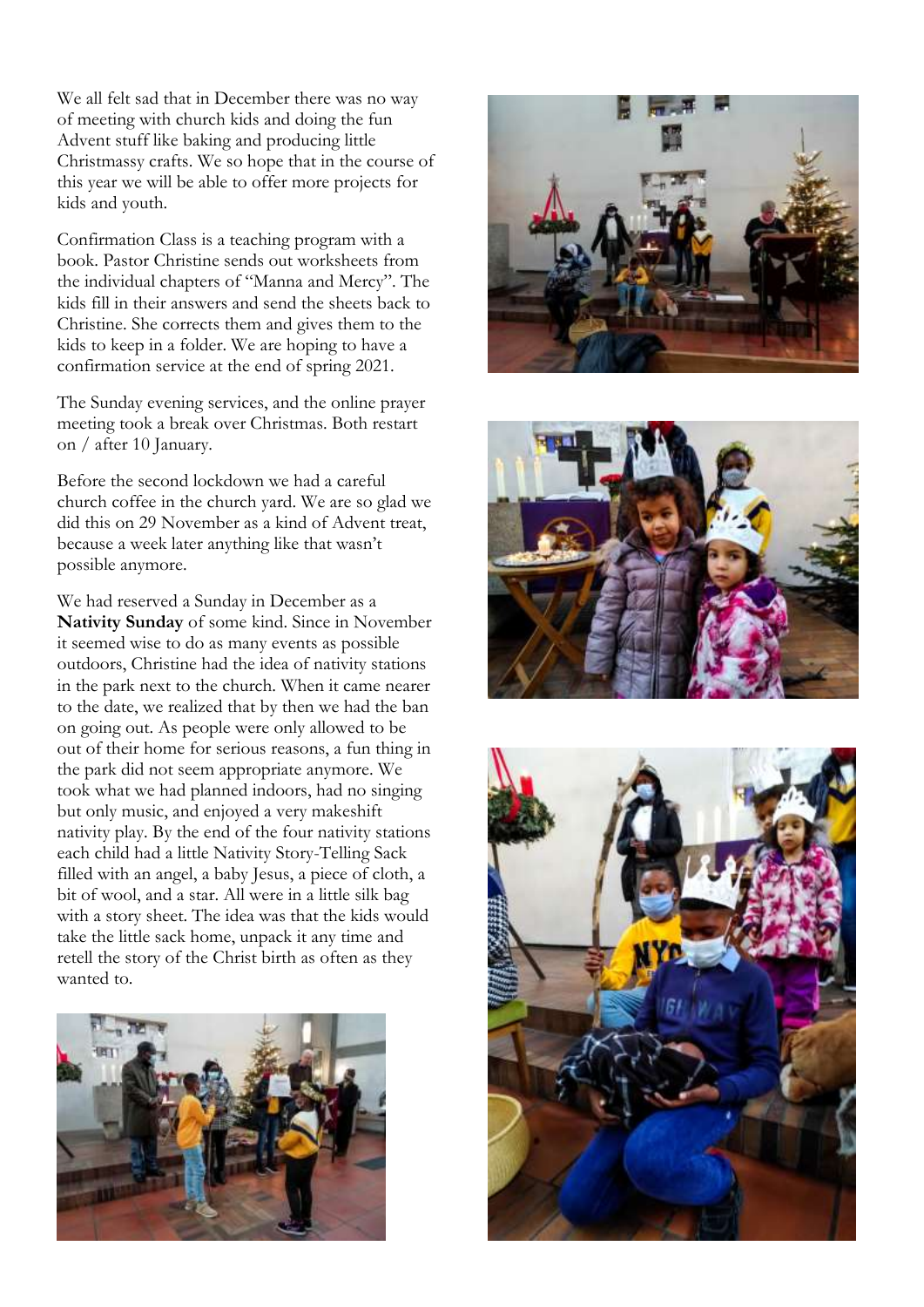For **Christmas Eve** we had planned to be outside the church in the yard. We had hoped that there we could sing our favourite songs. But by then singing was forbidden everywhere. So, Katie played the great Christmas hymns and the utmost we did was hum along. It rained and stormed, it was hard to read the texts in the bulletins. The sermon manuscript was soaked when Christine spoke the Amen. We had a wonderful "Cloth for the Cradle" ceremony, a tiny sermon, candle lights and Glühwein to go – what a Christmas.







All the church kids under 14 years old received Christmas presents from the church. Pastor Christine, Sue Lawson and Katie Gill organised the presents. Thanks to Katie and Cathy. We so hope the kids loved their parcels. On top of that, every church household received a Christmas card, lovingly written by Cathy. We try to

stay in touch with all church members and friends, even though many find it hard if not impossible to come to church at present.







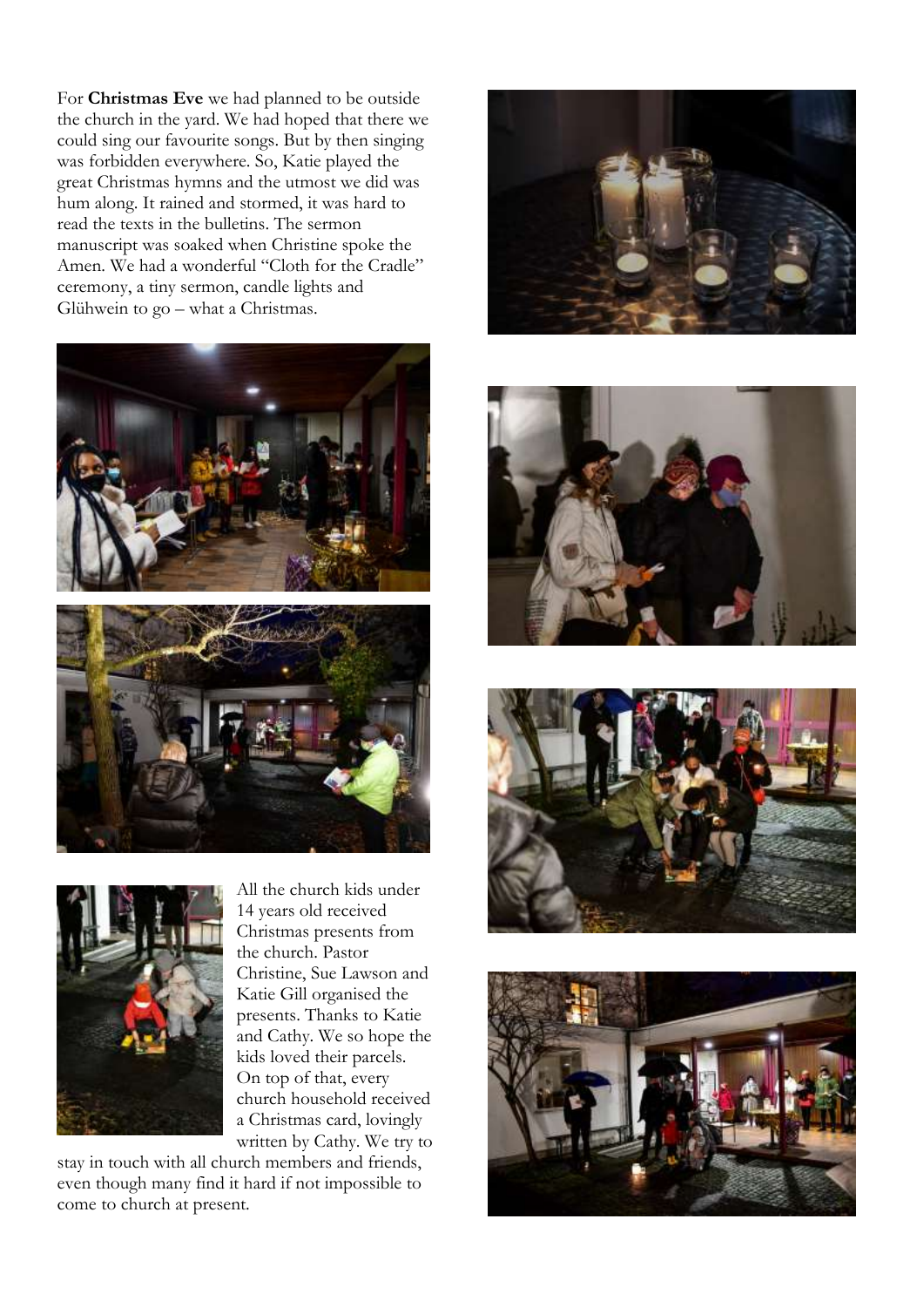

On **New Year's Eve** we worshipped in the yard again. We stood round a fire bowl, reflected on the past year, lit candles, prayed for ourselves, our church and the world and heard encouraging thoughts coming from the prophet Jeremiah. "Believe me", Jeremiah might say today, "God needs you in this church and in this city. God needs you in this country. God needs you for his world. You can make a difference, if you just do what Jesus has taught you to.

Follow him, care and heal and help and save. You can do it – especially in the year to come." Katie played the songs which we otherwise would have sung. Reiner accompanied her with the recorder. The music touched our hearts – especially when it came to "Should auld acquaintance be forgot…" With warm hearts and cold hands and noses, we had Glühwein again to keep us warm. Magic moments!













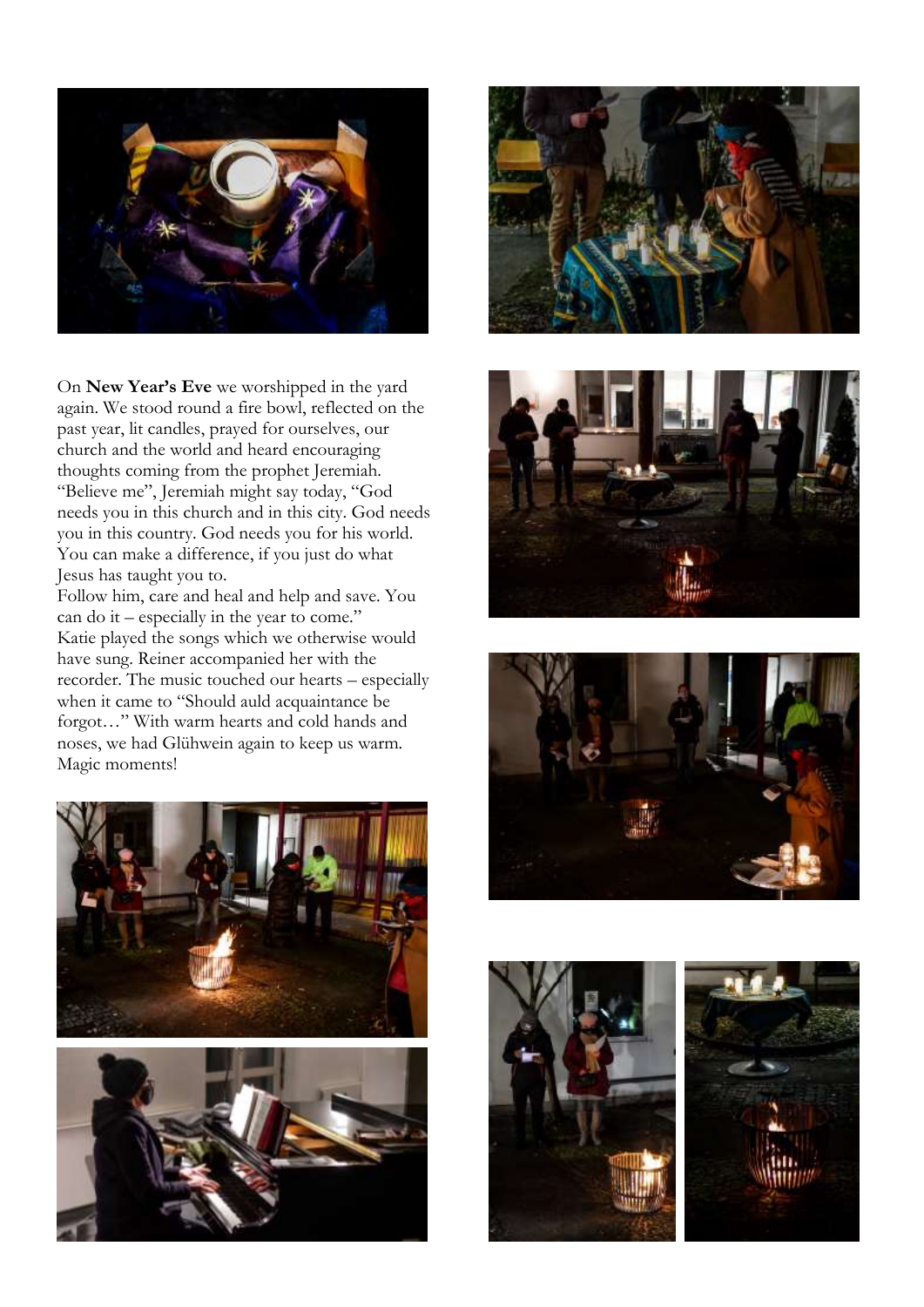

We tried a first careful **communion service** after ten months without. We had a well known and long missed liturgy – "Jesus was always the guest…", listened to communion hymns played by Reiner with his various recorders. After 30 minutes everyone received an individually packed little communion bag with a piece of delicious bread and some grapes. Everyone kept the bags in their hands until we had spoken the blessing and entered the church yard. There we stood in a big circle, observed the distances of 1.50 metres between families, households and individuals and ate the bread and "drank the wine". We noticed how painfully we had missed sharing bread and wine, and we will surely try this kind of communion again. It is definitely better than nothing.

Pastor Christine will have to give up her nice office in church. A new deacon is coming to work at the Philippuskirche and will need the office space. Christine will continue to spend time in church so people can meet her there, but from now on you will need to book an appointment with her before you go and see her. Apart from that she will work more from home, and also offers to visit you in your homes. Feel free to get in touch with her.

The Peace Church family certainly had to come up with new and flexible ideas in the past year. Many of us think we did quite well. We discovered some new awesome things which we can do as a church. And we are curious what the new year holds in store for us: both – challenges and blessings. No matter what, God will be at our side and walk the path with us.



**Making of the videos…**